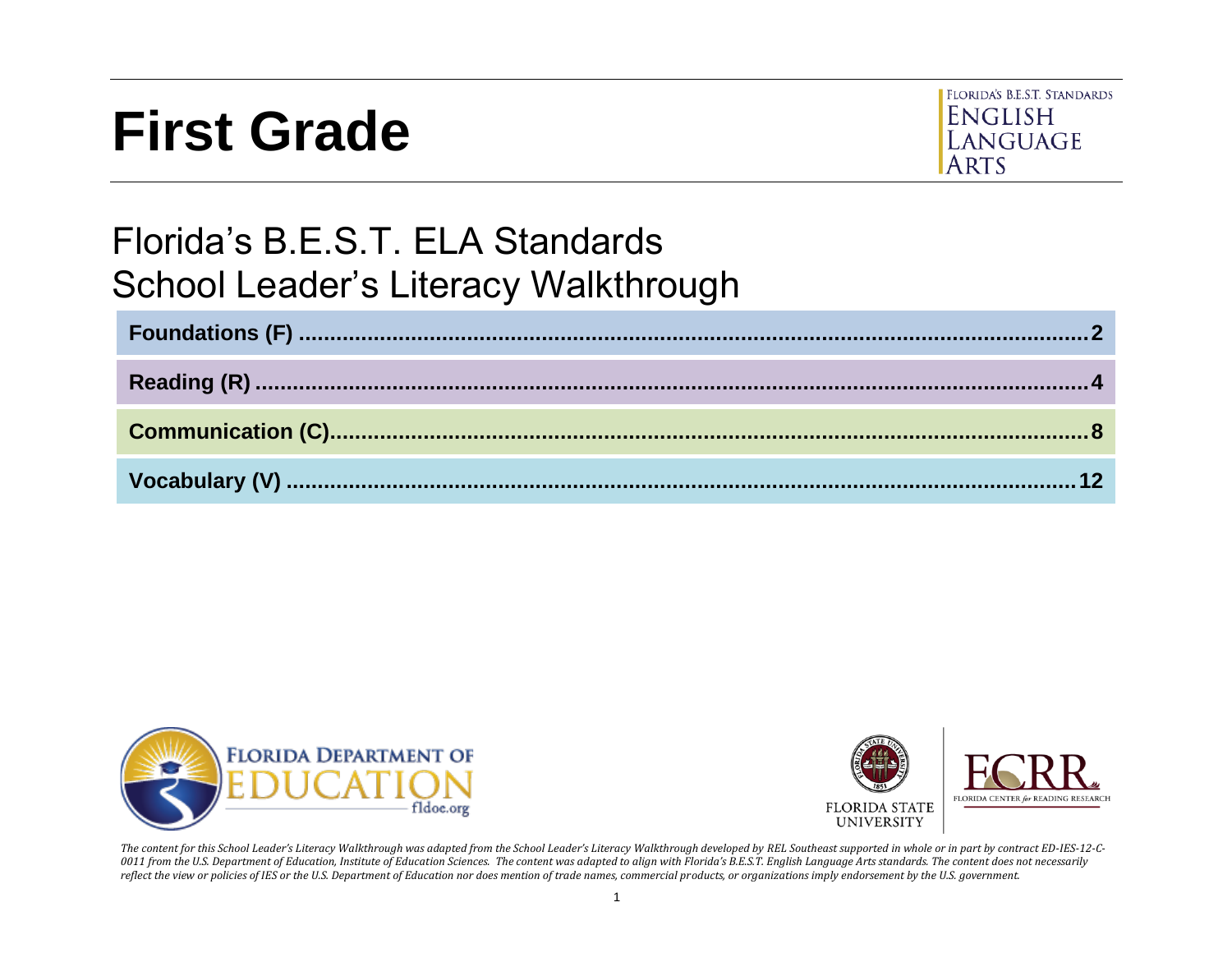#### **First Grade Literacy Expectations**

**ELA.K12.EE.1.1 – Cite evidence to explain and justify reasoning,**

**ELA.K12.EE.2.1 – Read and comprehend grade-level complex texts proficiently.**

**ELA.K12.EE.3.1 – Make inferences to support comprehension.**

**ELA.K12.EE.4.1 – Use appropriate collaborative techniques and active listening skills when engaging in discussions in a variety of situations.**

**ELA.K12.EE.5.1 – Use the accepted rules governing a specific format to create quality work.**

**ELA.K12.EE.6.1 – Use appropriate voice and tone when speaking or writing.**

#### <span id="page-1-0"></span>**First Grade Literacy Walkthrough Strand: Foundations (F)**

| Teacher: | Date/Time: |
|----------|------------|
|          |            |

#### **B.E.S.T ELA Standard: Learning and Applying Foundational Reading Skills**

|        | <b>Benchmarks</b>                                                                                                                                 | <b>Evidence</b>                 |                                                                                                                                                                                                                                                                                 |                                                                                                                                                                                                 |
|--------|---------------------------------------------------------------------------------------------------------------------------------------------------|---------------------------------|---------------------------------------------------------------------------------------------------------------------------------------------------------------------------------------------------------------------------------------------------------------------------------|-------------------------------------------------------------------------------------------------------------------------------------------------------------------------------------------------|
| □      | Print Concepts - ELA.1.F.1.1 - Locate the title, table of<br>contents names of author(s) and illustrator(s), and<br>glossary of books.            | Notes on Teacher Instruction    | <b>Instructional Delivery</b>                                                                                                                                                                                                                                                   | Notes on Student Learning                                                                                                                                                                       |
|        |                                                                                                                                                   | <b>Instructional Materials:</b> | Accomplished Use<br>□<br>Explicit<br>$\Box$<br>Systematic<br>□<br>Differentiated<br>□<br>Scaffolded<br>п<br><b>Corrective Feedback</b><br>Ineffective Use<br>□<br>Explicit<br>□<br>Systematic<br>□<br>Differentiated<br>ō<br>Scaffolded<br>$\Box$<br><b>Corrective Feedback</b> | Student Cognitive Engagement in Learning:<br>Most or all students are engaged in learning<br>□<br>Some students are engaged in learning<br>□<br>п<br>Few or no students are engaged in learning |
| $\Box$ | Phonological Awareness - ELA.1.F.1.2 - Demonstrate<br>phonological awareness.                                                                     | Notes on Teacher Instruction    | <b>Instructional Delivery</b>                                                                                                                                                                                                                                                   | Notes on Student Learning                                                                                                                                                                       |
| □      | a. Segment spoken words into initial, medial, and final<br>phonemes, including words with digraphs, blends, and<br>trigraphs                      |                                 | Accomplished Use<br>□<br>Explicit<br>$\Box$<br>Systematic<br>$\Box$<br>Differentiated<br>□<br>Scaffolded                                                                                                                                                                        |                                                                                                                                                                                                 |
| 0      | b. Orally blend initial, medial, and final phonemes together<br>to produce a single-syllable word that includes digraphs,<br>blends, or trigraphs |                                 | о<br>Corrective Feedback<br>Ineffective Use<br>Β<br>Explicit<br>Systematic                                                                                                                                                                                                      |                                                                                                                                                                                                 |
| □      | c. Blend single-syllable spoken words with at least five<br>phonemes.                                                                             |                                 | □<br>Differentiated<br>О<br>Scaffolded<br>$\Box$                                                                                                                                                                                                                                |                                                                                                                                                                                                 |
| $\Box$ | d. Segment single-syllable spoken words with at least five<br>phonemes                                                                            | <b>Instructional Materials:</b> | <b>Corrective Feedback</b>                                                                                                                                                                                                                                                      | Student Cognitive Engagement in Learning:<br>Most or all students are engaged in learning<br>□                                                                                                  |
| □      | e. Segment and blend phonemes in multi-syllable spoken<br>words.                                                                                  |                                 |                                                                                                                                                                                                                                                                                 | Some students are engaged in learning<br>0<br>□<br>Few or no students are engaged in learning                                                                                                   |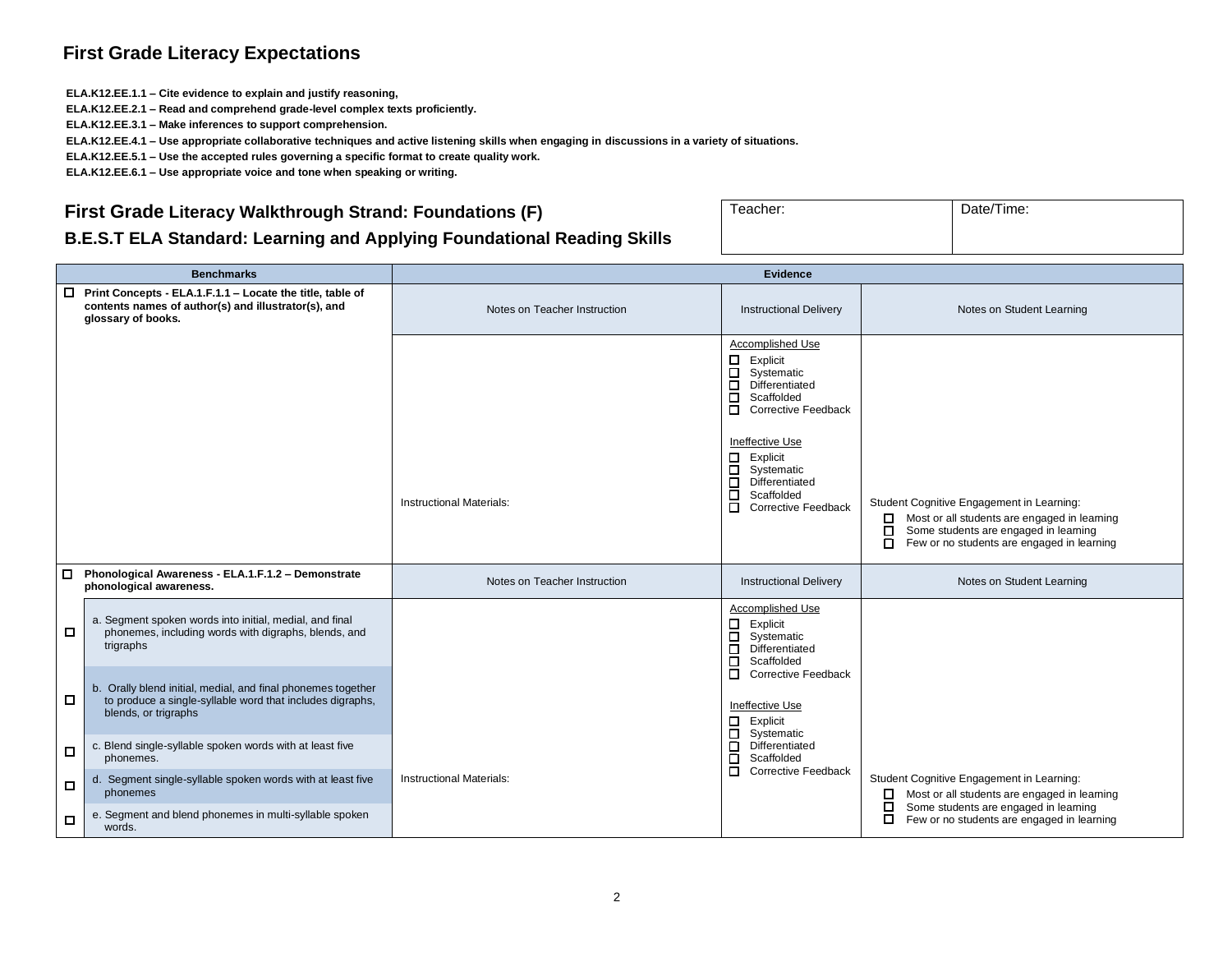#### **First Grade Literacy Walkthrough Strand: Foundations (F)**

| Teacher: | Date/Time: |
|----------|------------|
|          |            |

#### **B.E.S.T. ELA Standard: Learning and Applying Foundational Reading Skills**

|        | <b>Benchmarks</b>                                                                                                                                  | <b>Evidence</b>                 |                                                                                                                                                                                                                                                                                                     |                                                                                                                                                                                                           |
|--------|----------------------------------------------------------------------------------------------------------------------------------------------------|---------------------------------|-----------------------------------------------------------------------------------------------------------------------------------------------------------------------------------------------------------------------------------------------------------------------------------------------------|-----------------------------------------------------------------------------------------------------------------------------------------------------------------------------------------------------------|
|        | □ Phonics and Word Analysis - ELA.1.F.1.3 - Use<br>knowledge of grade-appropriate phonics and word-<br>analysis skills to decode words accurately. | Notes on Teacher Instruction    | <b>Instructional Delivery</b>                                                                                                                                                                                                                                                                       | Notes on Student Learning                                                                                                                                                                                 |
| □      | a. Decode words using knowledge of spelling-sound<br>correspondences for common consonant digraphs,<br>trigraphs, and blends                       |                                 | Accomplished Use<br>□<br>Explicit<br>□<br>Systematic<br>$\Box$<br>Differentiated                                                                                                                                                                                                                    |                                                                                                                                                                                                           |
| □      | b. Decode simple words with r-controlled vowels.                                                                                                   |                                 | ō<br>Scaffolded<br>□<br>Corrective Feedback                                                                                                                                                                                                                                                         |                                                                                                                                                                                                           |
| □      | c. Decode and encode regularly spelled one-syllable words.                                                                                         |                                 | Ineffective Use<br>Explicit                                                                                                                                                                                                                                                                         |                                                                                                                                                                                                           |
| □      | d. Decode words with inflectional endings.                                                                                                         |                                 | 8<br>Systematic<br>◻<br>Differentiated<br>◻<br>Scaffolded                                                                                                                                                                                                                                           |                                                                                                                                                                                                           |
| □      | e. Decode two-syllable words with regular patterns by<br>breaking the words into syllables                                                         | Instructional Materials:        | П<br><b>Corrective Feedback</b>                                                                                                                                                                                                                                                                     | Student Cognitive Engagement in Learning:<br>Most or all students are engaged in learning<br>□                                                                                                            |
| П      | f. Decode words that use final -e and vowel teams to make<br>long-vowel syllables.                                                                 |                                 |                                                                                                                                                                                                                                                                                                     | □<br>Some students are engaged in learning<br>Few or no students are engaged in learning<br>0                                                                                                             |
| $\Box$ | Fluency - ELA.1.F.1.4 - Recognize and read with<br>automaticity grade-level high frequency words.                                                  | Notes on Teacher Instruction    | <b>Instructional Delivery</b>                                                                                                                                                                                                                                                                       | Notes on Student Learning                                                                                                                                                                                 |
| □      | a. Recognize and read with automaticity the grade-level<br>sight words                                                                             |                                 | Accomplished Use<br>о<br>Explicit<br>$\Box$<br>Systematic<br>□<br>Differentiated<br>$\Box$<br>Scaffolded<br><b>Corrective Feedback</b><br>п<br>Ineffective Use<br>□<br>Explicit<br>$\Box$<br>Systematic<br>$\Box$<br>Differentiated<br>$\Box$<br>Scaffolded<br>$\Box$<br><b>Corrective Feedback</b> |                                                                                                                                                                                                           |
|        |                                                                                                                                                    | <b>Instructional Materials:</b> |                                                                                                                                                                                                                                                                                                     | Student Cognitive Engagement in Learning:<br>Most or all students are engaged in learning<br>$\Box$<br>Some students are engaged in learning<br>□<br>Few or no students are engaged in learning<br>$\Box$ |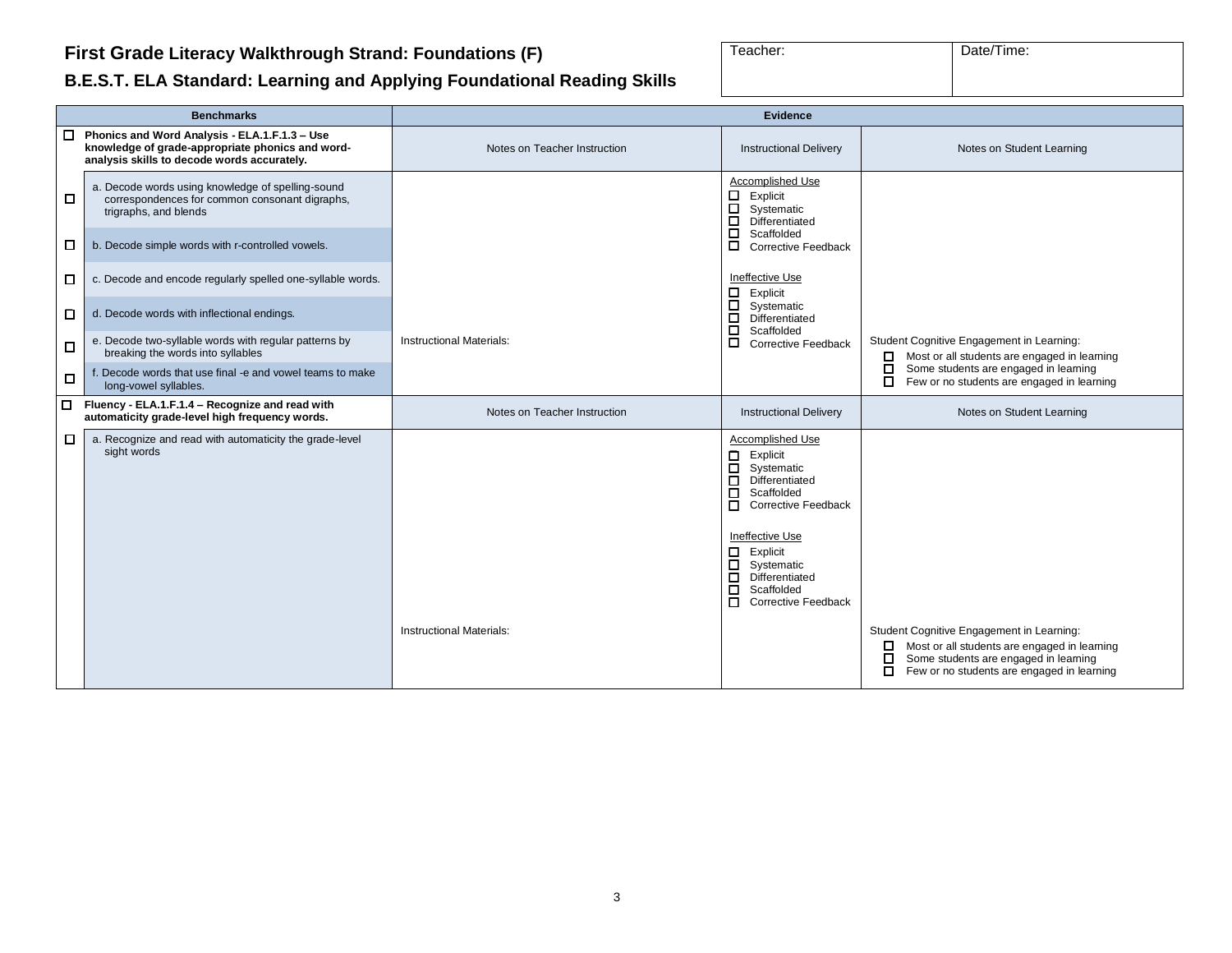# <span id="page-3-0"></span>**First Grade Literacy Walkthrough Strand: Reading (R)**

#### **B.E.S.T. ELA Standard: Reading Prose and Poetry**

| Teacher: | Date/Time: |
|----------|------------|
|          |            |

| <b>Benchmarks</b>                                                                                                | <b>Evidence</b>                 |                                                                                                                                                                                                                                                                                                                           |                                                                                                                                                                                                          |
|------------------------------------------------------------------------------------------------------------------|---------------------------------|---------------------------------------------------------------------------------------------------------------------------------------------------------------------------------------------------------------------------------------------------------------------------------------------------------------------------|----------------------------------------------------------------------------------------------------------------------------------------------------------------------------------------------------------|
| $\Box$ Literary Elements - ELA.1.R.1.1 - identify and describe<br>the main story elements in a story.            | Notes on Teacher Instruction    | <b>Instructional Delivery</b>                                                                                                                                                                                                                                                                                             | Notes on Student Learning                                                                                                                                                                                |
|                                                                                                                  |                                 | Accomplished Use<br>$\Box$ Explicit<br>Systematic<br>О<br>ō<br>Differentiated<br>$\Box$<br>Scaffolded<br>$\Box$<br><b>Corrective Feedback</b>                                                                                                                                                                             |                                                                                                                                                                                                          |
|                                                                                                                  | <b>Instructional Materials:</b> | Ineffective Use<br>$\Box$ Explicit<br>Systematic<br>ō<br>Differentiated<br>о<br>Scaffolded<br>$\Box$<br><b>Corrective Feedback</b>                                                                                                                                                                                        | Student Cognitive Engagement in Learning:<br>Most or all students are engaged in learning<br>□<br>ō<br>Some students are engaged in learning<br>$\Box$<br>Few or no students are engaged in learning     |
| $\Box$ Theme - ELA.1.R.1.2 - Identify and explain the moral of a<br>story.                                       | Notes on Teacher Instruction    | <b>Instructional Delivery</b>                                                                                                                                                                                                                                                                                             | Notes on Student Learning                                                                                                                                                                                |
|                                                                                                                  | <b>Instructional Materials:</b> | Accomplished Use<br>$\Box$ Explicit<br>Systematic<br>$\Box$<br>Differentiated<br>Scaffolded<br>$\Box$<br>Corrective Feedback<br>Ineffective Use<br>$\Box$ Explicit<br>□<br>Systematic<br>$\Box$<br>Differentiated<br>Scaffolded<br>$\Box$<br><b>Corrective Feedback</b><br>$\Box$                                         | Student Cognitive Engagement in Learning:<br>Most or all students are engaged in learning<br>Some students are engaged in learning<br>□<br>ō<br>Few or no students are engaged in learning               |
| $\Box$<br>Perspective and Point of View - ELA.1.R.1.3 - Explain<br>who is telling the story using context clues. | Notes on Teacher Instruction    | <b>Instructional Delivery</b>                                                                                                                                                                                                                                                                                             | Notes on Student Learning                                                                                                                                                                                |
|                                                                                                                  | <b>Instructional Materials:</b> | <b>Accomplished Use</b><br>$\Box$<br>Explicit<br>Systematic<br>$\Box$<br>$\Box$<br>Differentiated<br>ō<br>Scaffolded<br>$\Box$<br><b>Corrective Feedback</b><br>Ineffective Use<br>$\Box$ Explicit<br>$\overline{\Box}$ Systematic<br>Differentiated<br>0<br>$\Box$<br>Scaffolded<br>$\Box$<br><b>Corrective Feedback</b> | Student Cognitive Engagement in Learning:<br>$\Box$ Most or all students are engaged in learning<br>$\Box$<br>Some students are engaged in learning<br>$\Box$ Few or no students are engaged in learning |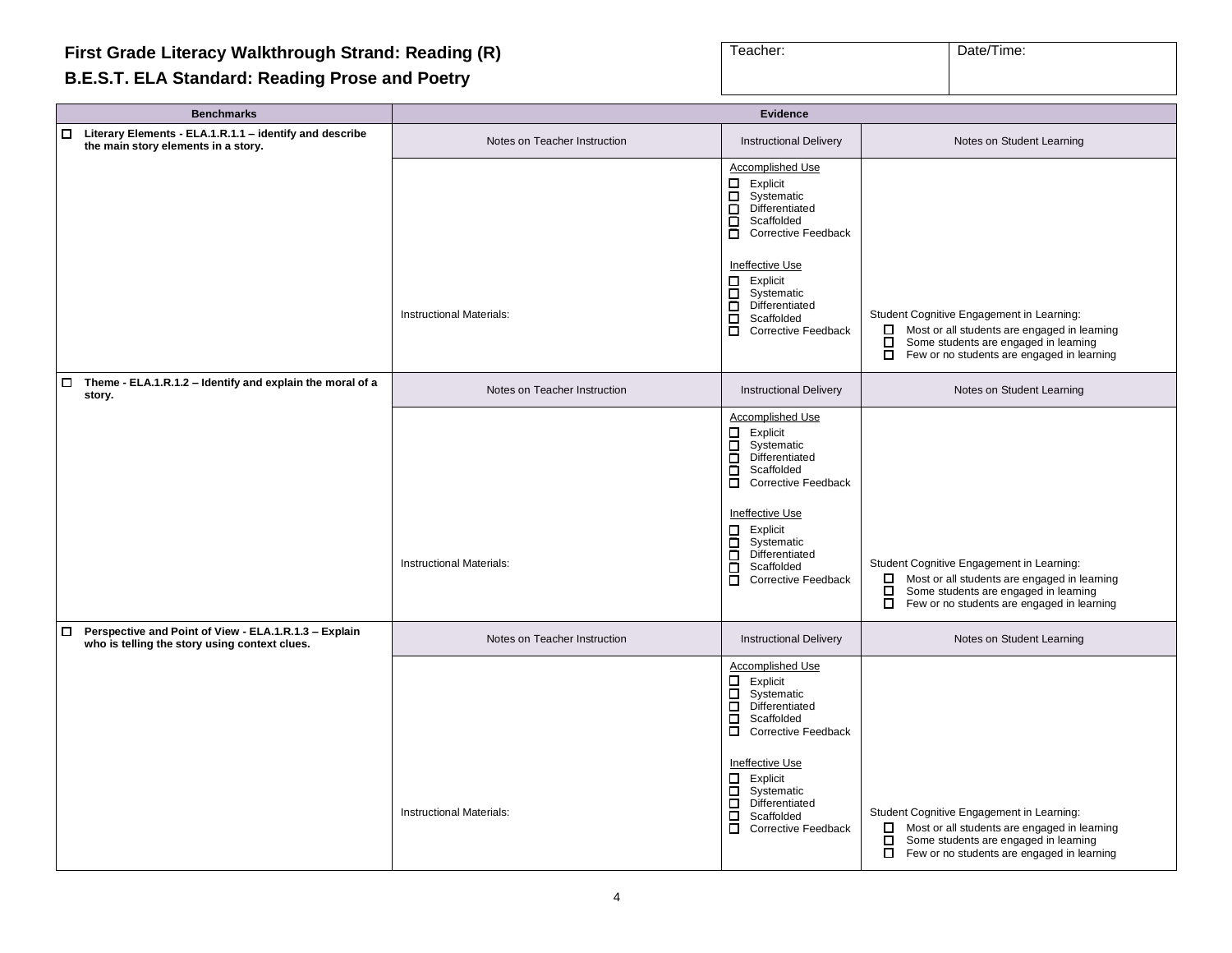| Teacher: | Date/Time: |
|----------|------------|
|          |            |

#### **B.E.S.T. ELA Standard: Reading Prose and Poetry**

| <b>Benchmarks</b>                                                           | Evidence                        |                                                                                                                                   |                                                                                                                                                                                                 |
|-----------------------------------------------------------------------------|---------------------------------|-----------------------------------------------------------------------------------------------------------------------------------|-------------------------------------------------------------------------------------------------------------------------------------------------------------------------------------------------|
| $\Box$ Poetry - ELA.1.R.1.4 - Identify stanzas and line breaks<br>in poems. | Notes on Teacher Instruction    | <b>Instructional Delivery</b>                                                                                                     | Notes on Student Learning                                                                                                                                                                       |
|                                                                             |                                 | Accomplished Use<br>0.<br>Explicit<br>□ Systematic<br>□<br>Differentiated<br>0<br>Scaffolded<br>П<br><b>Corrective Feedback</b>   |                                                                                                                                                                                                 |
|                                                                             | <b>Instructional Materials:</b> | Ineffective Use<br>◻<br>Explicit<br>О.<br>Systematic<br>Differentiated<br>□<br>0<br>Scaffolded<br>0<br><b>Corrective Feedback</b> | Student Cognitive Engagement in Learning:<br>□<br>Most or all students are engaged in learning<br>□<br>Some students are engaged in learning<br>□<br>Few or no students are engaged in learning |

#### **B.E.S.T. ELA Standard: Reading Informational Text**

| <b>Benchmarks</b>                                                                                                                                                                       |                                 | <b>Evidence</b>                                                                                                                                  |                                                                                                                                                                                                      |
|-----------------------------------------------------------------------------------------------------------------------------------------------------------------------------------------|---------------------------------|--------------------------------------------------------------------------------------------------------------------------------------------------|------------------------------------------------------------------------------------------------------------------------------------------------------------------------------------------------------|
| $\Box$<br>Structure - ELA.1.R.2.1 - Use text features including titles,<br>headings, captions, graphs, maps, glossaries, and/or<br>illustrations to demonstrate understanding of texts. | Notes on Teacher Instruction    | <b>Instructional Delivery</b>                                                                                                                    | Notes on Student Learning                                                                                                                                                                            |
|                                                                                                                                                                                         |                                 | Accomplished Use<br>$\Box$<br>Explicit<br>$\Box$<br>Systematic<br>□<br>Differentiated<br>□<br>Scaffolded<br>$\Box$<br><b>Corrective Feedback</b> |                                                                                                                                                                                                      |
|                                                                                                                                                                                         | <b>Instructional Materials:</b> | Ineffective Use<br>Explicit<br>0<br>□<br>Systematic<br>□<br>Differentiated<br>Scaffolded<br>□<br><b>Corrective Feedback</b><br>п                 | Student Cognitive Engagement in Learning:<br>$\Box$<br>Most or all students are engaged in learning<br>□<br>Some students are engaged in learning<br>□<br>Few or no students are engaged in learning |
| □<br>Central Idea - ELA.1.R.2.2 - Identify the topic of and<br>relevant details in a text.                                                                                              | Notes on Teacher Instruction    | <b>Instructional Delivery</b>                                                                                                                    | Notes on Student Learning                                                                                                                                                                            |
|                                                                                                                                                                                         |                                 | <b>Accomplished Use</b><br>$\Box$<br>Explicit<br>□<br>Systematic<br>口<br>Differentiated<br>口<br>Scaffolded<br>□<br><b>Corrective Feedback</b>    |                                                                                                                                                                                                      |
|                                                                                                                                                                                         | <b>Instructional Materials:</b> | Ineffective Use<br>0<br>Explicit<br>□<br>Systematic<br>□<br>Differentiated<br>Scaffolded<br>◻<br>п<br><b>Corrective Feedback</b>                 | Student Cognitive Engagement in Learning:<br>Most or all students are engaged in learning<br>$\Box$<br>Some students are engaged in learning<br>□<br>Few or no students are engaged in learning<br>□ |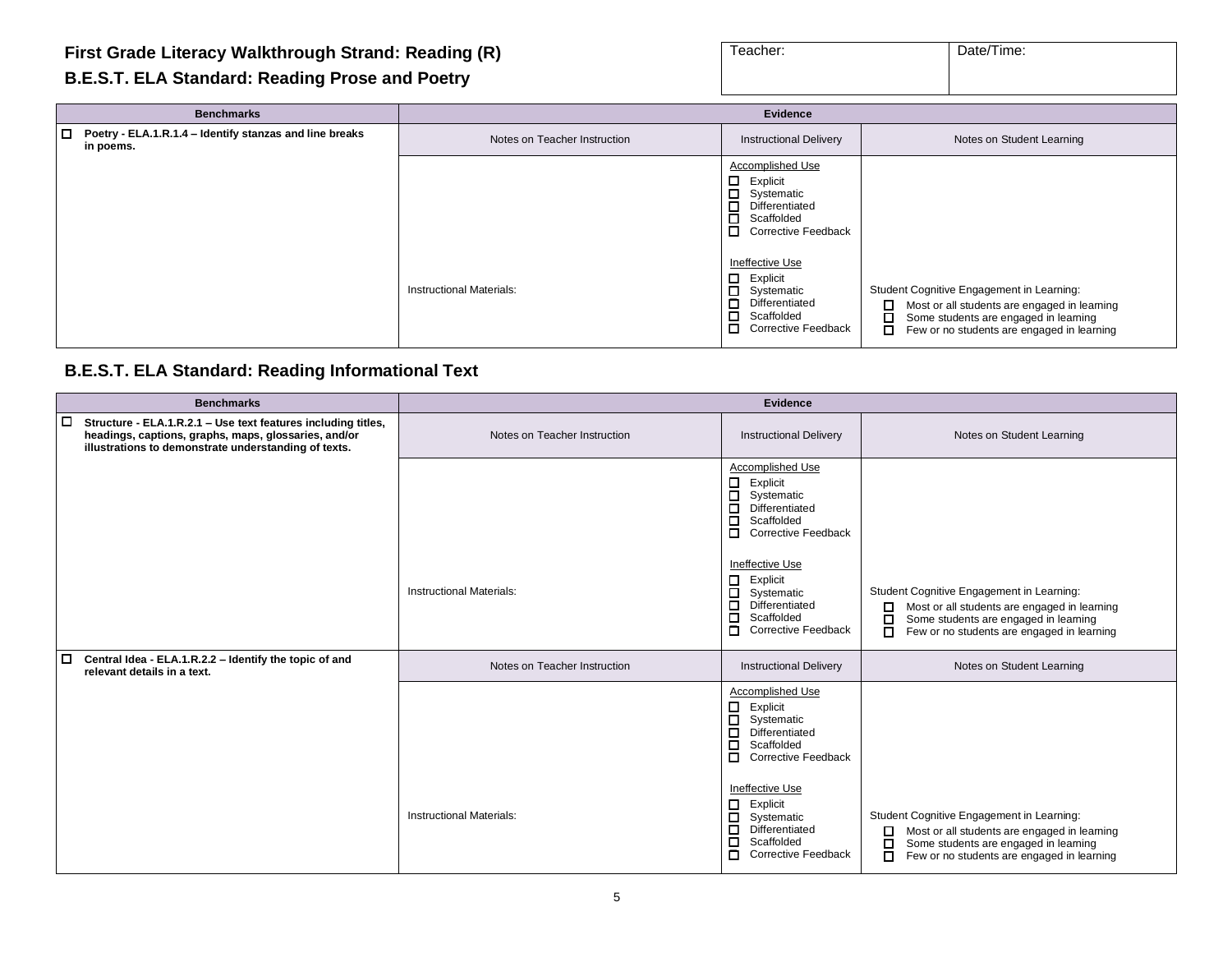| Teacher: | Date/Time: |
|----------|------------|
|          |            |

#### **B.E.S.T. ELA Standard: Reading Informational Text**

 $\blacksquare$ 

| <b>Benchmarks</b>                                                                                                                                                              | <b>Evidence</b>                 |                                                                                                                                                                                                                                                                                            |                                                                                                                                                                                                 |
|--------------------------------------------------------------------------------------------------------------------------------------------------------------------------------|---------------------------------|--------------------------------------------------------------------------------------------------------------------------------------------------------------------------------------------------------------------------------------------------------------------------------------------|-------------------------------------------------------------------------------------------------------------------------------------------------------------------------------------------------|
| Author's Purpose and Perspective - ELA.1.R.2.3 - Explain<br>I о<br>similarities and differences between information provided<br>in visuals and words in an informational text. | Notes on Teacher Instruction    | <b>Instructional Delivery</b>                                                                                                                                                                                                                                                              | Notes on Student Learning                                                                                                                                                                       |
|                                                                                                                                                                                | <b>Instructional Materials:</b> | Accomplished Use<br>Explicit<br>П,<br>$\Box$<br>Systematic<br>П<br>Differentiated<br>口<br>Scaffolded<br>$\Box$<br><b>Corrective Feedback</b><br>Ineffective Use<br>$\Box$<br>Explicit<br>$\Box$<br>Systematic<br>$\Box$<br>Differentiated<br>日<br>Scaffolded<br><b>Corrective Feedback</b> | Student Cognitive Engagement in Learning:<br>Most or all students are engaged in learning<br>□<br>□<br>Some students are engaged in learning                                                    |
|                                                                                                                                                                                |                                 |                                                                                                                                                                                                                                                                                            | О<br>Few or no students are engaged in learning                                                                                                                                                 |
| $\Box$<br>Argument - ELA.1.R.2.4 - Identify an author's opinion(s)<br>about the topic.                                                                                         | Notes on Teacher Instruction    | <b>Instructional Delivery</b>                                                                                                                                                                                                                                                              | Notes on Student Learning                                                                                                                                                                       |
|                                                                                                                                                                                | <b>Instructional Materials:</b> | Accomplished Use<br>□<br>Explicit<br>Systematic<br>□<br>Differentiated<br>□<br>ō<br>Scaffolded<br>П<br><b>Corrective Feedback</b><br>Ineffective Use<br>Explicit<br>О.<br>8<br>8<br>Systematic<br>Differentiated<br>Scaffolded<br>О<br><b>Corrective Feedback</b>                          | Student Cognitive Engagement in Learning:<br>Most or all students are engaged in learning<br>Some students are engaged in learning<br>$\Box$<br>□<br>Few or no students are engaged in learning |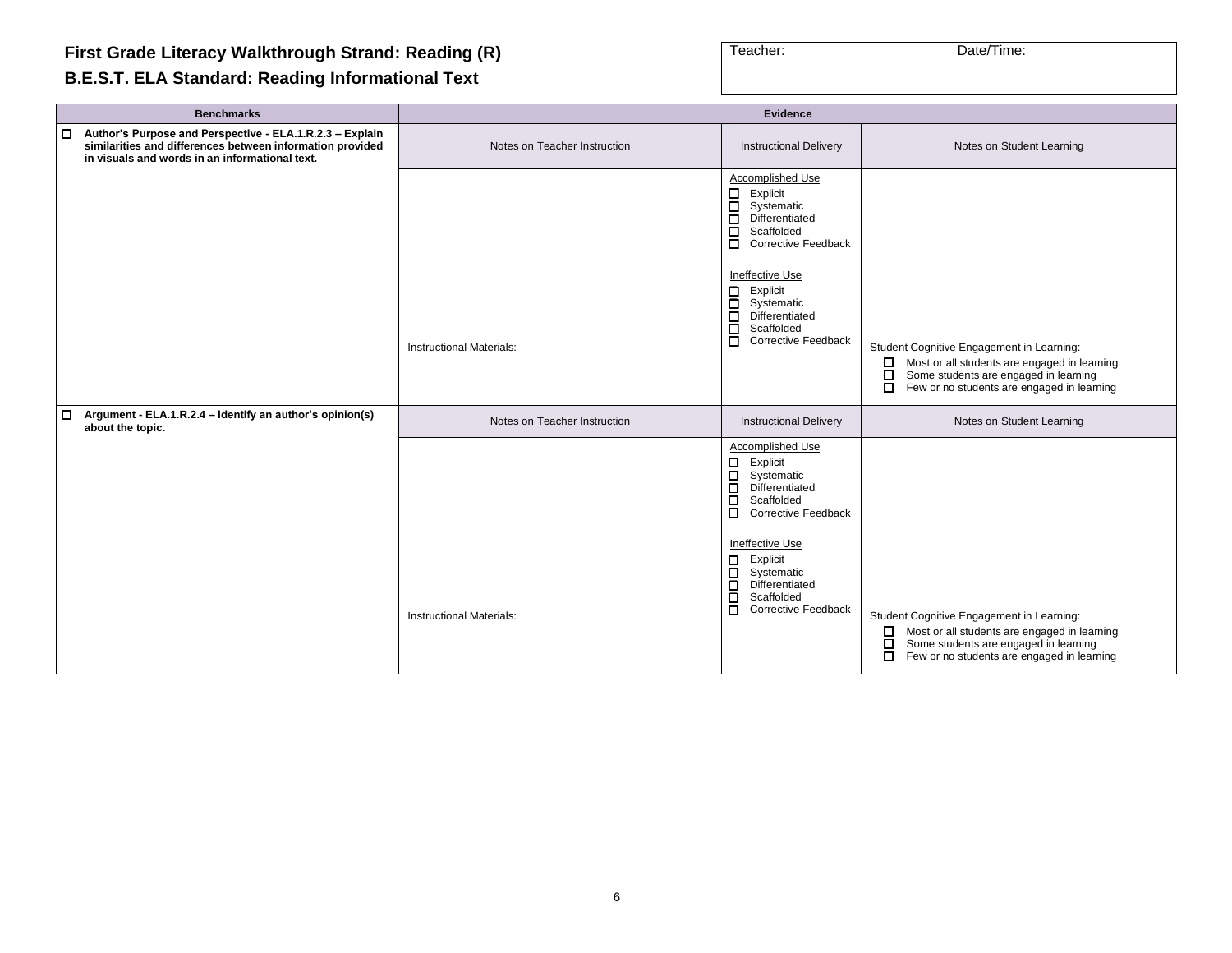## **First Grade Literacy Walkthrough Strand: Reading (R)**

#### **B.E.S.T. ELA Standard: Reading Across Genres**

| Teacher: | Date/Time: |
|----------|------------|

|        | <b>Benchmarks</b>                                                                                   | <b>Evidence</b>                 |                                                                                                                                                                                                                                                                      |                                                                                                                                                                                                           |  |
|--------|-----------------------------------------------------------------------------------------------------|---------------------------------|----------------------------------------------------------------------------------------------------------------------------------------------------------------------------------------------------------------------------------------------------------------------|-----------------------------------------------------------------------------------------------------------------------------------------------------------------------------------------------------------|--|
| □      | Figurative Language - ELA.1.R.3.1 - Identify and explain<br>descriptive words and phrase in text(s) | Notes on Teacher Instruction    | <b>Instructional Delivery</b>                                                                                                                                                                                                                                        | Notes on Student Learning                                                                                                                                                                                 |  |
|        |                                                                                                     |                                 | Accomplished Use<br>$\Box$ Explicit<br>目<br>Systematic<br>Differentiated<br>ō<br>Scaffolded<br>ō<br><b>Corrective Feedback</b>                                                                                                                                       |                                                                                                                                                                                                           |  |
|        |                                                                                                     | Instructional Materials:        | Ineffective Use<br>Explicit<br>88<br>8<br>Systematic<br>Differentiated<br>ō<br>Scaffolded<br>ō<br><b>Corrective Feedback</b>                                                                                                                                         | Student Cognitive Engagement in Learning:<br>Most or all students are engaged in learning<br>Some students are engaged in learning<br>0<br>$\overline{\Box}$ Few or no students are engaged in learning   |  |
| $\Box$ | Paraphrase and Summarize - ELA.1.R.3.2 - Retell a text<br>orally to enhance comprehension.          | Notes on Teacher Instruction    | <b>Instructional Delivery</b>                                                                                                                                                                                                                                        | Notes on Student Learning                                                                                                                                                                                 |  |
| □      | a. Use main story elements at the beginning, middle, and end<br>for a literary text.                |                                 | Accomplished Use<br>□<br>Explicit<br>目目<br>Systematic<br>Differentiated<br>Scaffolded<br><b>Corrective Feedback</b><br>Ineffective Use<br>Explicit                                                                                                                   |                                                                                                                                                                                                           |  |
| □      | b. Use topic and details for an informational text.                                                 | Instructional Materials:        | Ē<br>Systematic<br>Differentiated<br>$\Box$<br>Scaffolded<br>$\Box$<br><b>Corrective Feedback</b>                                                                                                                                                                    | Student Cognitive Engagement in Learning:<br>$\Box$<br>Most or all students are engaged in learning<br>Some students are engaged in learning<br>□<br>$\Box$<br>Few or no students are engaged in learning |  |
|        | □ Comparative Reading - ELA.1.R.3.3 – Compare and<br>contrast two texts on the same topic           | Notes on Teacher Instruction    | <b>Instructional Delivery</b>                                                                                                                                                                                                                                        | Notes on Student Learning                                                                                                                                                                                 |  |
|        |                                                                                                     | <b>Instructional Materials:</b> | Accomplished Use<br>□<br>Explicit<br>$\Xi$<br>Systematic<br>Differentiated<br>ō<br>Scaffolded<br>$\Box$<br><b>Corrective Feedback</b><br>Ineffective Use<br>Explicit<br>目<br>Systematic<br>Differentiated<br>$\Box$<br>Scaffolded<br>о<br><b>Corrective Feedback</b> | Student Cognitive Engagement in Learning:<br>Most or all students are engaged in learning<br>Some students are engaged in learning<br>$\Box$<br>$\Box$<br>Few or no students are engaged in learning      |  |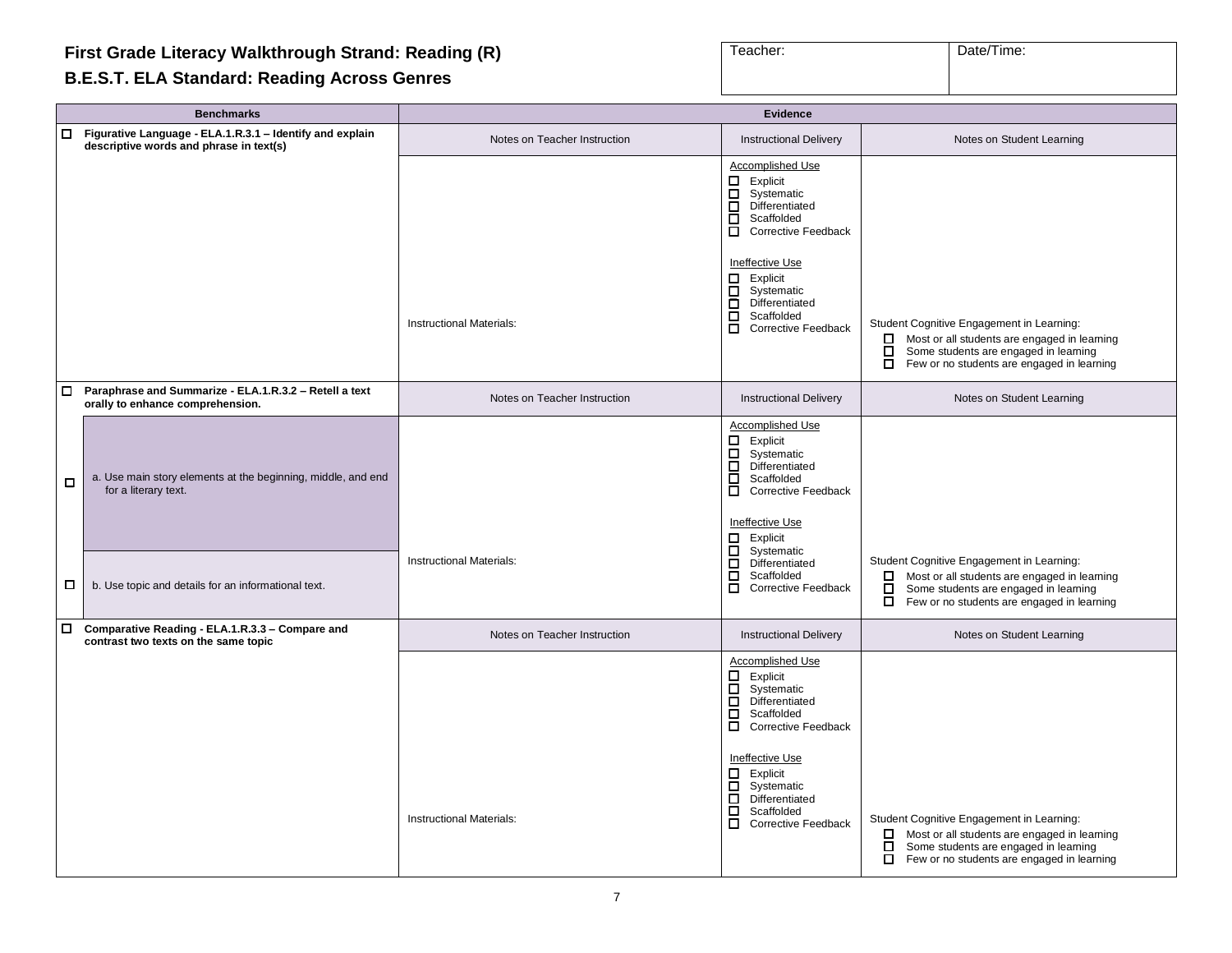| Teacher: | Date/Time: |
|----------|------------|
|          |            |

#### <span id="page-7-0"></span>**B.E.S.T. ELA Standard: Communicating through Writing**

г

| <b>Benchmarks</b>                                                                                                                                                        | Evidence                        |                                                                                                                                                                                                                                                           |                                                                                                                                                                                                 |  |
|--------------------------------------------------------------------------------------------------------------------------------------------------------------------------|---------------------------------|-----------------------------------------------------------------------------------------------------------------------------------------------------------------------------------------------------------------------------------------------------------|-------------------------------------------------------------------------------------------------------------------------------------------------------------------------------------------------|--|
| 0<br>Handwriting - ELA.1.C.1.1 - Print many upper- and<br>lowercase letters.                                                                                             | Notes on Teacher Instruction    | <b>Instructional Delivery</b>                                                                                                                                                                                                                             | Notes on Student Learning                                                                                                                                                                       |  |
|                                                                                                                                                                          |                                 | Accomplished Use<br>□ Explicit<br>□ Systema<br>□ Different<br>□ Scaffold<br>□ Correctiv<br>Systematic<br>Differentiated<br>Scaffolded<br><b>Corrective Feedback</b>                                                                                       |                                                                                                                                                                                                 |  |
|                                                                                                                                                                          | <b>Instructional Materials:</b> | Ineffective Use<br>$\begin{tabular}{ll} \quad \quad \text{Explicit} \\ \quad \text{I} & \quad \text{System} \\ \quad \text{D} & \quad \text{Differential} \end{tabular}$<br>Systematic<br>Differentiated<br>Ē<br>Scaffolded<br><b>Corrective Feedback</b> | Student Cognitive Engagement in Learning:<br>Most or all students are engaged in learning<br>□<br>Some students are engaged in learning<br>□<br>п<br>Few or no students are engaged in learning |  |
| Narrative Writing - ELA.1.C.1.2 - Write narratives that retell<br>□<br>two or more appropriately sequenced events, including<br>relevant details and a sense of closure. | <b>Teacher Instruction</b>      | <b>Instructional Delivery</b>                                                                                                                                                                                                                             | <b>Student Learning</b>                                                                                                                                                                         |  |
|                                                                                                                                                                          |                                 | Accomplished Use<br>Explicit<br>□<br>Ē<br>Systematic<br>Differentiated<br>о<br>Scaffolded<br>Corrective Feedback                                                                                                                                          |                                                                                                                                                                                                 |  |
|                                                                                                                                                                          | Instructional Materials:        | Ineffective Use<br>$\Box$ Explicit<br>П<br>Systematic<br>$\Box$<br>Differentiated<br>$\Box$<br>Scaffolded<br>$\Box$<br><b>Corrective Feedback</b>                                                                                                         | Student Cognitive Engagement in Learning:<br>Most or all students are engaged in learning<br>$\Box$<br>Some students are engaged in learning<br>□<br>Few or no students are engaged in learning |  |
| Argumentative Writing - ELA.1.C.1.3 - Write opinions about<br>a topic or text with at least one supporting reason from a<br>source and a sense of closure.               | Notes on Teacher Instruction    | <b>Instructional Delivery</b>                                                                                                                                                                                                                             | Notes on Student Learning                                                                                                                                                                       |  |
|                                                                                                                                                                          |                                 | <b>Accomplished Use</b><br>$\Box$ Explicit<br>$\overline{\Box}$ Systematic<br>$\Box$<br>Differentiated<br>о<br>Scaffolded<br>Corrective Feedback                                                                                                          |                                                                                                                                                                                                 |  |
|                                                                                                                                                                          | <b>Instructional Materials:</b> | Ineffective Use<br>$\Box$ Explicit<br>о<br>Systematic<br>$\Box$<br>Differentiated<br>□<br>Scaffolded<br>Corrective Feedback                                                                                                                               | Student Cognitive Engagement in Learning:<br>□<br>Most or all students are engaged in learning<br>□<br>Some students are engaged in learning<br>□<br>Few or no students are engaged in learning |  |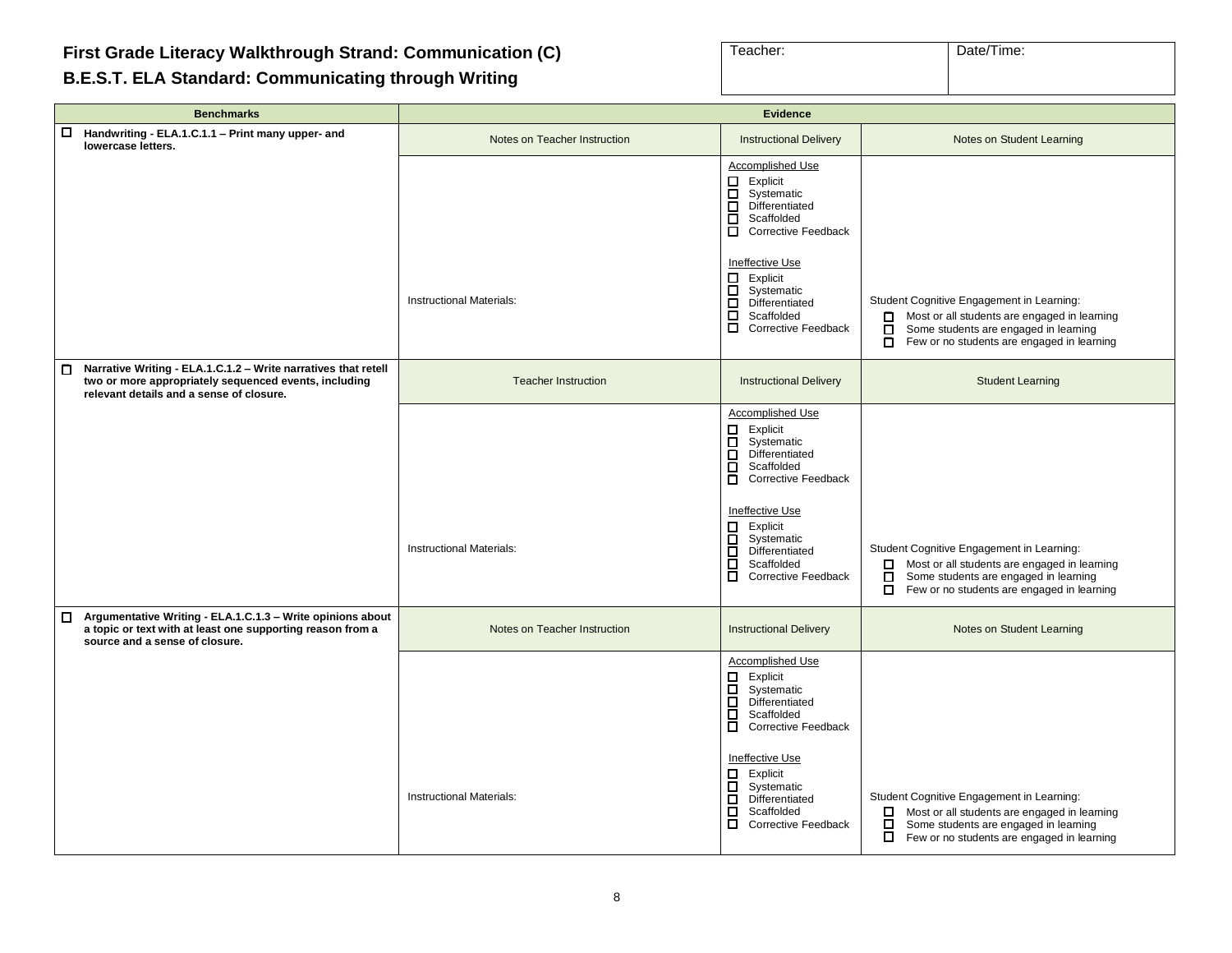**B.E.S.T. ELA Standard: Communicating through Writing**

| Teacher: | Date/Time: |
|----------|------------|
|          |            |
|          |            |

| <b>Benchmarks</b>                                                                                                                                               | <b>Evidence</b>                 |                                                                                                                                                                                                                                                                                                |                                                                                                                                                                                                 |
|-----------------------------------------------------------------------------------------------------------------------------------------------------------------|---------------------------------|------------------------------------------------------------------------------------------------------------------------------------------------------------------------------------------------------------------------------------------------------------------------------------------------|-------------------------------------------------------------------------------------------------------------------------------------------------------------------------------------------------|
| Expository Writing - ELA.1.C.1.4 - Write expository texts<br>□<br>about a topic, using a source, providing facts and a<br>sense of closure.                     | Notes on Teacher Instruction    | <b>Instructional Delivery</b>                                                                                                                                                                                                                                                                  | Notes on Student Learning                                                                                                                                                                       |
|                                                                                                                                                                 |                                 | Accomplished Use<br>□<br>Explicit<br>□<br>Systematic<br>◻<br>Differentiated<br>◻<br>Scaffolded<br>□<br><b>Corrective Feedback</b>                                                                                                                                                              |                                                                                                                                                                                                 |
|                                                                                                                                                                 | <b>Instructional Materials:</b> | Ineffective Use<br>□<br>Explicit<br>П<br>Systematic<br>□<br>Differentiated<br>□<br>Scaffolded<br>П.<br><b>Corrective Feedback</b>                                                                                                                                                              | Student Cognitive Engagement in Learning:<br>Most or all students are engaged in learning<br>◻<br>□<br>Some students are engaged in learning<br>□<br>Few or no students are engaged in learning |
| □<br>Improving Writing - ELA.1.C.1.5 - With guidance and<br>support from adults, improve drawing and writing, as<br>needed, by planning, revising, and editing. | Notes on Teacher Instruction    | <b>Instructional Delivery</b>                                                                                                                                                                                                                                                                  | Notes on Student Learning                                                                                                                                                                       |
|                                                                                                                                                                 | <b>Instructional Materials:</b> | Accomplished Use<br>$\Box$<br>Explicit<br>$\Box$<br>Systematic<br>$\Box$<br>Differentiated<br>$\Box$<br>Scaffolded<br>$\Box$<br><b>Corrective Feedback</b><br>Ineffective Use<br>Explicit<br>□<br>Systematic<br>□<br>Differentiated<br>□<br>Scaffolded<br>□<br>□<br><b>Corrective Feedback</b> | Student Cognitive Engagement in Learning:<br>□<br>Most or all students are engaged in learning<br>Some students are engaged in learning<br>□<br>П<br>Few or no students are engaged in learning |

### **B.E.S.T. ELA Standard: Communicating Orally**

| <b>Benchmarks</b>                                                                                                       | <b>Evidence</b>                 |                                                                                                                        |                                                                                                                                                                                                      |
|-------------------------------------------------------------------------------------------------------------------------|---------------------------------|------------------------------------------------------------------------------------------------------------------------|------------------------------------------------------------------------------------------------------------------------------------------------------------------------------------------------------|
| $\Box$ Oral Presentation - ELA.1.C.2.1 - Present information<br>orally using complete sentences and appropriate volume. | Notes on Teacher Instruction    | <b>Instructional Delivery</b>                                                                                          | Notes on Student Learning                                                                                                                                                                            |
|                                                                                                                         |                                 | Accomplished Use<br>$\Box$ Explicit<br>Systematic<br>$\Box$ Differentiated<br>$\Box$ Scaffolded<br>Corrective Feedback |                                                                                                                                                                                                      |
|                                                                                                                         | <b>Instructional Materials:</b> | Ineffective Use<br>$\Box$ Explicit<br>Systematic<br>Differentiated<br>Scaffolded<br>П.<br>Corrective Feedback          | Student Cognitive Engagement in Learning:<br>$\Box$<br>Most or all students are engaged in learning<br>Some students are engaged in learning<br>◻<br>0<br>Few or no students are engaged in learning |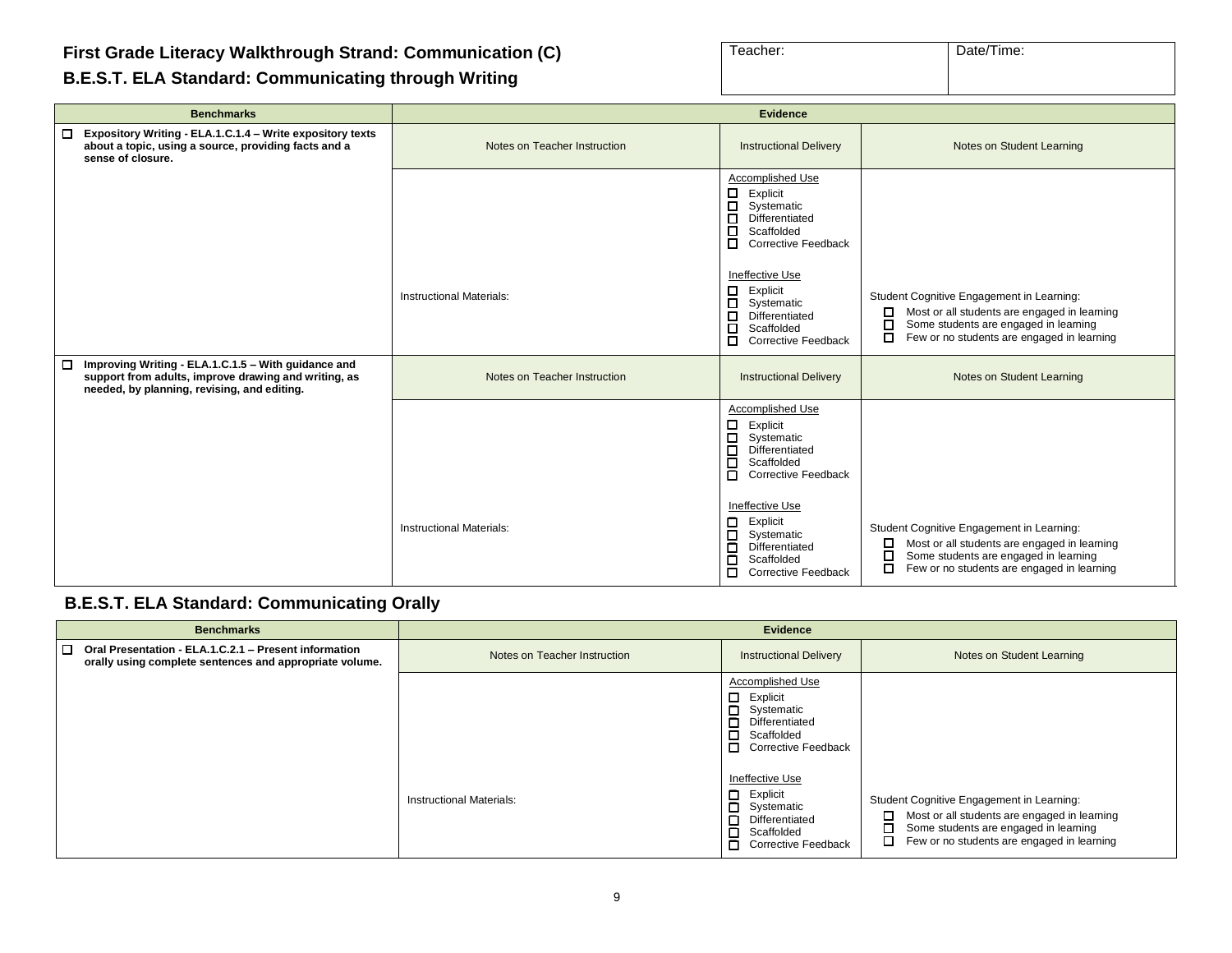#### **First Grade Literacy Walkthrough Strand: Communication (C)**

| Teacher: | Date/Time: |
|----------|------------|
|          |            |

#### **B.E.S.T. ELA Standard: Conventions**

| <b>Benchmarks</b>                                                                                                                                                      |                                 | <b>Evidence</b>                                                                                                                                                                                                                                                |                                                                                                                                                                                                 |
|------------------------------------------------------------------------------------------------------------------------------------------------------------------------|---------------------------------|----------------------------------------------------------------------------------------------------------------------------------------------------------------------------------------------------------------------------------------------------------------|-------------------------------------------------------------------------------------------------------------------------------------------------------------------------------------------------|
| l 0<br>Following Conventions - ELA.1.C.3.1 - Follow the rules of<br>Standard English grammar, punctuation, capitalization,<br>and spelling appropriate to grade level. | Notes on Teacher Instruction    | <b>Instructional Delivery</b>                                                                                                                                                                                                                                  | Notes on Student Learning                                                                                                                                                                       |
|                                                                                                                                                                        | <b>Instructional Materials:</b> | Accomplished Use<br>□<br>Explicit<br>□<br>Systematic<br>Differentiated<br>□<br>□<br>Scaffolded<br>□<br>Corrective Feedback<br>Ineffective Use<br>□<br>Explicit<br>□<br>Systematic<br>□<br>Differentiated<br>◻<br>Scaffolded<br>□<br><b>Corrective Feedback</b> | Student Cognitive Engagement in Learning:<br>Most or all students are engaged in learning<br>□<br>◻<br>Some students are engaged in learning<br>П<br>Few or no students are engaged in learning |

#### **B.E.S.T. ELA Standard: Researching**

| <b>Benchmarks</b>                                                                                                                                     |                                 | <b>Evidence</b>                                                                                                                                                                                                                                                          |                                                                                                                                                                                                 |
|-------------------------------------------------------------------------------------------------------------------------------------------------------|---------------------------------|--------------------------------------------------------------------------------------------------------------------------------------------------------------------------------------------------------------------------------------------------------------------------|-------------------------------------------------------------------------------------------------------------------------------------------------------------------------------------------------|
| □<br>Researching and Using Information - ELA.1.C.4.1 -<br>Participate in research to gather information to answer a<br>question about a single topic. | Notes on Teacher Instruction    | <b>Instructional Delivery</b>                                                                                                                                                                                                                                            | Notes on Student Learning                                                                                                                                                                       |
|                                                                                                                                                       | <b>Instructional Materials:</b> | <b>Accomplished Use</b><br>$\Box$<br>Explicit<br>П.<br>Systematic<br>□<br>Differentiated<br>◻<br>Scaffolded<br><b>Corrective Feedback</b><br>Ineffective Use<br>$\Box$<br>Explicit<br>Systematic<br>Differentiated<br>□<br>Scaffolded<br>□<br><b>Corrective Feedback</b> | Student Cognitive Engagement in Learning:<br>Most or all students are engaged in learning<br>□<br>◻<br>Some students are engaged in learning<br>Few or no students are engaged in learning<br>П |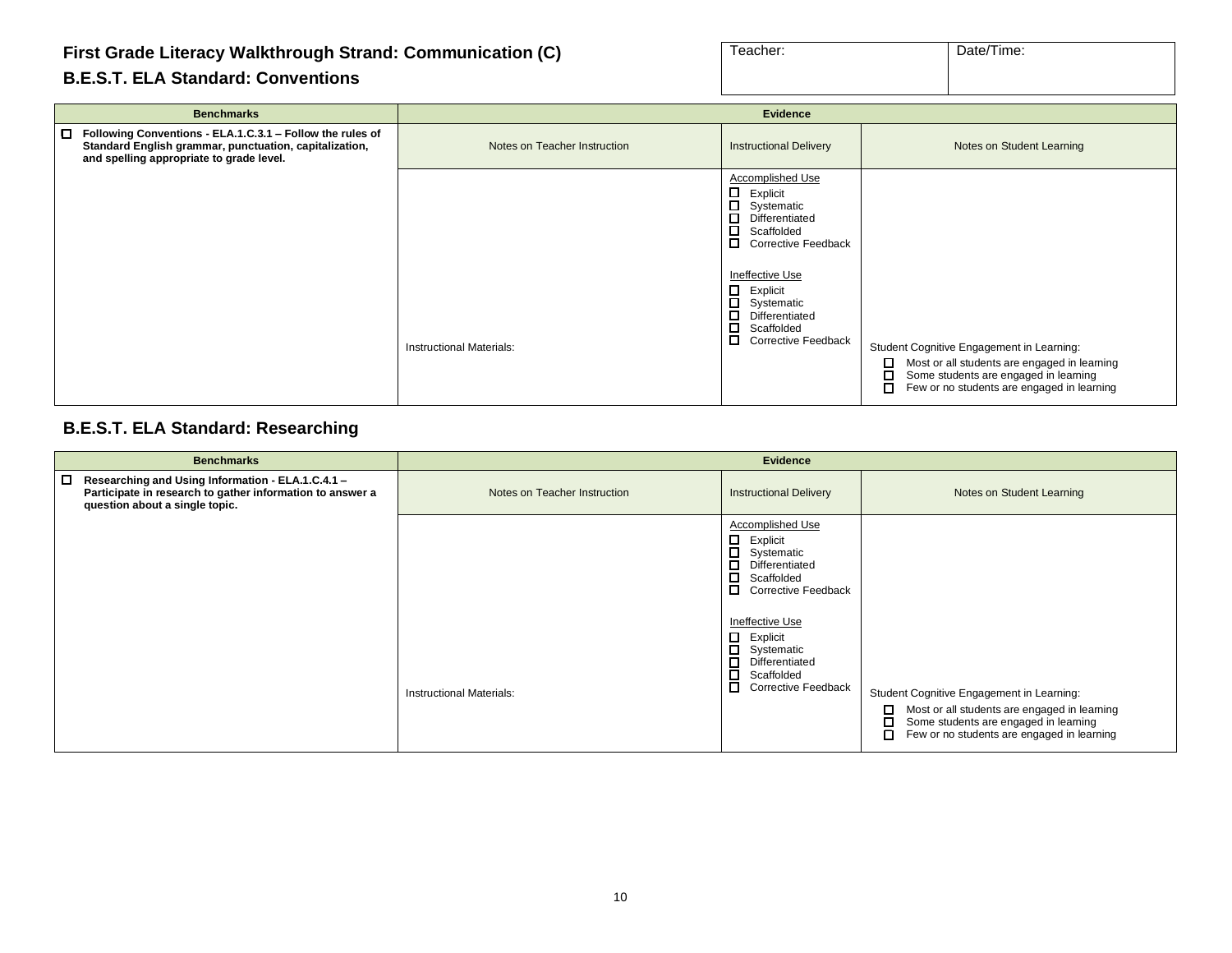**First Grade Literacy Walkthrough Strand: Communication (C)**

|  |  | B.E.S.T. ELA Standard: Creating and Collaborating |  |
|--|--|---------------------------------------------------|--|
|  |  |                                                   |  |

| Teacher: | Date/Time: |
|----------|------------|
|          |            |

| <b>Benchmarks</b>                                                                                                                                                                  | <b>Evidence</b>                 |                                                                                                                                                                                                                                                                                                               |                                                                                                                                                                                                 |
|------------------------------------------------------------------------------------------------------------------------------------------------------------------------------------|---------------------------------|---------------------------------------------------------------------------------------------------------------------------------------------------------------------------------------------------------------------------------------------------------------------------------------------------------------|-------------------------------------------------------------------------------------------------------------------------------------------------------------------------------------------------|
| $\Box$<br>Multimedia - ELA.1.C.5.1 - Use a multimedia element to<br>enhance oral or written tasks.                                                                                 | Notes on Teacher Instruction    | <b>Instructional Delivery</b>                                                                                                                                                                                                                                                                                 | Notes on Student Learning                                                                                                                                                                       |
|                                                                                                                                                                                    | <b>Instructional Materials:</b> | Accomplished Use<br>$\Box$<br>Explicit<br>$\Box$<br>Systematic<br>□<br>Differentiated<br>$\Box$<br>Scaffolded<br>п<br><b>Corrective Feedback</b><br>Ineffective Use<br>$\Box$<br>Explicit<br>$\Box$<br>Systematic<br>Differentiated<br>$\Box$<br>ō<br>Scaffolded<br>$\Box$<br><b>Corrective Feedback</b>      | Student Cognitive Engagement in Learning:<br>Most or all students are engaged in learning<br>□<br>Some students are engaged in learning<br>О<br>Few or no students are engaged in learning<br>о |
| Technology in Communication - ELA.1.C.5.2 - Identify<br>$\Box$<br>and use digital tools to produce and publish writing<br>individually or with peers and with support from adults. | Notes on Teacher Instruction    | <b>Instructional Delivery</b>                                                                                                                                                                                                                                                                                 | Notes on Student Learning                                                                                                                                                                       |
|                                                                                                                                                                                    | <b>Instructional Materials:</b> | Accomplished Use<br>$\Box$<br>Explicit<br>$\Box$<br>Systematic<br>$\Box$<br>Differentiated<br>$\Box$<br>Scaffolded<br>$\Box$<br><b>Corrective Feedback</b><br>Ineffective Use<br>□<br>Explicit<br>$\Box$<br>Systematic<br>Differentiated<br>$\Box$<br>$\Box$<br>Scaffolded<br>п<br><b>Corrective Feedback</b> | Student Cognitive Engagement in Learning:<br>Most or all students are engaged in learning<br>0<br>Some students are engaged in learning<br>□<br>□<br>Few or no students are engaged in learning |